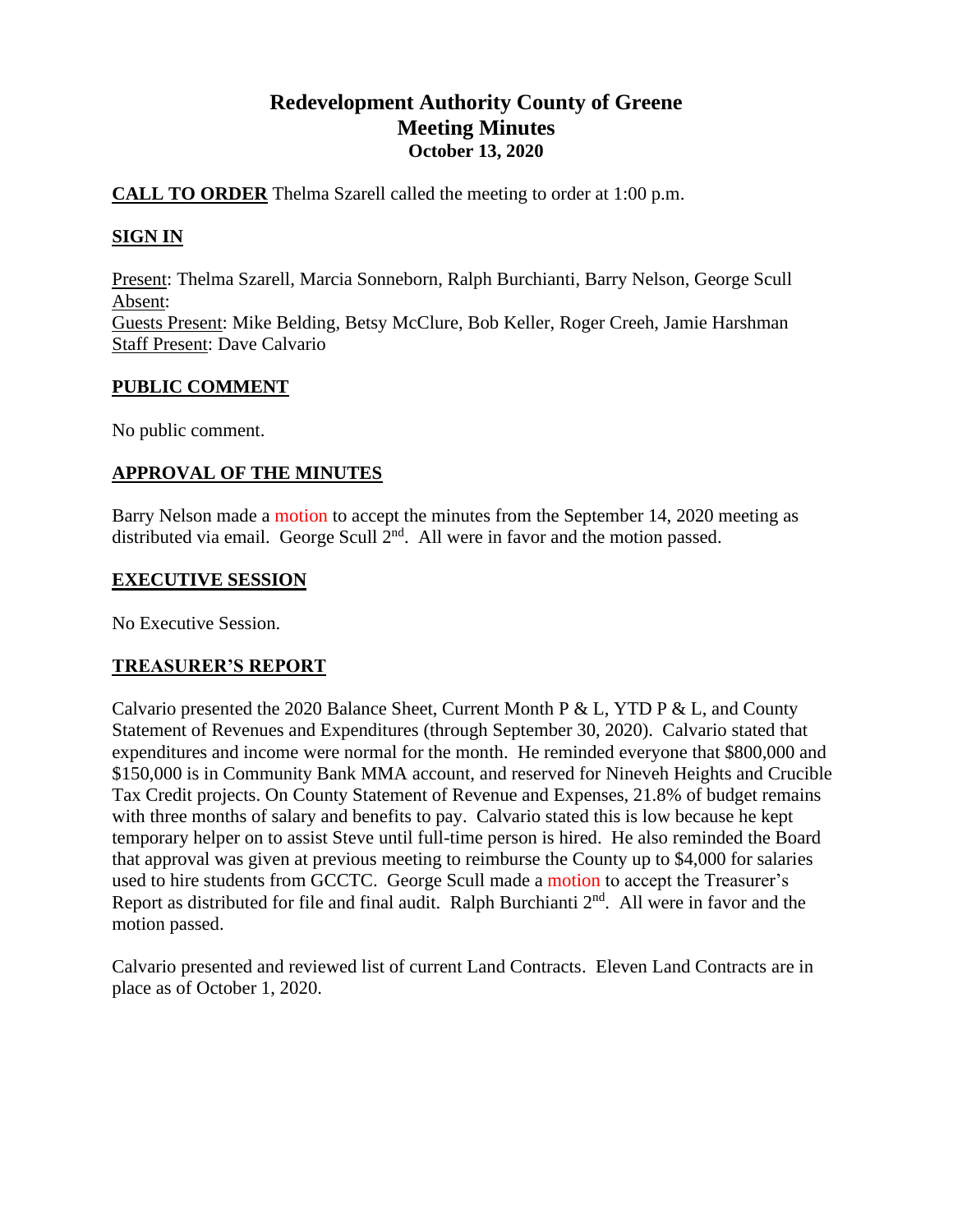### **OLD BUSINESS**

#### **Properties for Sale**

Floral Shop asking \$89,000. Spoke with Megan Snyder from Center for Community Resources. They are still interested in purchasing building. Per Megan, K2 Engineering told her that building would need to be brought up to 2015 IBC code.

55-56 B St, Clarksville (GI Town) is For Sale. Asking \$84,900. Sales Agreement with 3% Seller Assist has been signed. Closing is scheduled for October 26.

23 Wood Avenue, Nemacolin is For Sale. Asking \$45,000. No phone calls or inquires in last month.

### **Land Bank Law**

SB 667 Land Bank law. Commissioners are in favor of forming Land Bank. Gene Grimm, County Solicitor, said Land Bank will not be in place by end of 2020 due to other projects he has.

#### **Delinquent Taxes on Properties Purchased at Judicial Sales**

Calvario has not drafted letter to taxing bodies stating that RDA is immune to taxes. Letter will be presented to Board for approval prior to being mailed.

#### **Update on Land Contracts Due/Past Due**

-1880 Jefferson Rd, Rices Landing. Person is still unemployed. Is current on payment. -127 School St, Clarksville. Person is working with Rocket Mortgage to obtain mortgage. Per Melissa, appraisal completed and Rocket Mortgage asked her for payoff amount.

#### **17 Wood Street, Nemacolin**

Home that Robert Morofsky is donating to RDA. Robert has guardianship over his brother Richard. During the title search, a credit card lien was found against the home by Barclay's Bank. Morofsky is working to have lien dismissed since his brother was in no state of mind to obtain credit card. Lien is \$2,400.

#### **Nineveh Heights**

PHARE 2018 grant of \$800,000 to build homes in Nineveh with Threshold Housing will not occur due to soil conditions. Jamie Harshman from Harshman from Harshman CE Group visited the site with Bob Keller and Dave Calvario. Harshman presented drawings for 30 homes, and said homes can be built without deep keyways by keeping current slope of land. Harshman will continue to work on project, where utilities need to go, and costs associated with project.

#### **29 Wood Street, Nemacolin**

Home is not rehabbed yet. Once completed, Carmichaels Area School District will begin setting up "Mikes Homework House" for the youth of Nemacolin.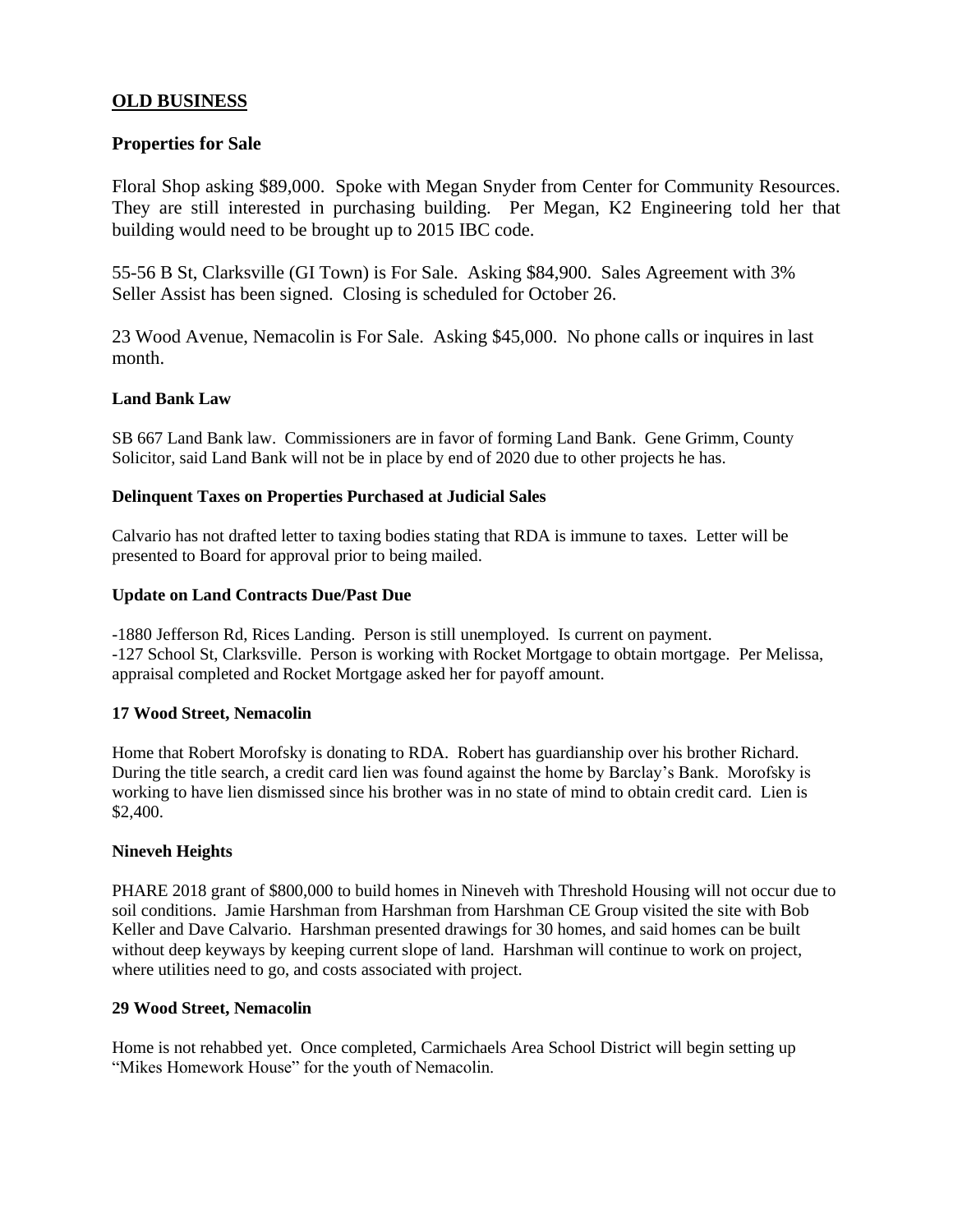#### **64 Diaz St, Nemacolin**

Purchased from John Krency estate. Discussed how and who to rehabilitate. \$19,000 is currently in home (purchase, roof, soffit, facia, removal of trees). Cost to rehabilitate home with outside contractors is approximately \$50,000 to \$60,000. Steve Salisbury can do much of the work for the cost of materials only, but this will take him away from other homes with potential of higher return. After discussion, RDA will get exterior of home closed up and possibly painted, and keep in rehab inventory for Steve to work on.

### **NEW BUSINESS**

- 1. Held interviews for Maintenance Worker 1 position to work with Steve Salisbury. One candidate did not pass background check. Will interview Howard Moats in near future. Howard is currently working with RDA as temporary help. Howard graduated from GCCTC. George Scull suggested that we wait 30-60 days before hiring Howard and see how he performs.
- 2. Phone call with Colin Fitch regarding assessed value of homes increasing after rehab completed and home sold or put under a Land Contract. Colin's opinion distributed. Colin believes this is Spot Reassessment which is not permitted under the law. Colin believes we should submit paperwork to appeal reassessment of 40 Wood St, Nemacolin which was put under a Land Contract on July 1, 2020. George Scull distributed information on assessed value of homes in Pitt Gas, along with reassessed value of homes sold by RDA. After discussion, George Scull made a motion instructing Fitch and Calvario to submit paperwork and appeal new assessment on 40 Wood St, Nemacolin. Ralph Burchianti 2<sup>nd</sup>. All were in favor and the motion passed.
- 3. Deeds to homes purchased at June 2020 Judicial Sale were received.
- 4. Demolishing two homes in Pitt Gas with Jefferson Township to save money.
- 5. Update on Floral Shop emails from Pastorius regarding vermin. Ladders put in building to get up to second and third floors. Inspected by Cline Pest Control. No bat or rat tracings found in building. Men from Bill Whitlatch Construction inspected all floors and found no holes in brick wall adjoining Pastorius' building, or signs of bats or rats. Pigeons are entering building. Whitlatch will communicate with Pastorius on his findings.
- 6. John Moore is interested in purchasing vacant lot, 27 A St, Clarksville (GI Town) where blighted structure was recently torn down. John Moore lives next to lot. Pictures and assessment information distributed. After discussion, George Scull made a motion to sell the lot to John Moore for \$6,500. Ralph Burchianti  $2<sup>nd</sup>$ . All were in favor and the motion passed.
- 7. Pictures and assessment information distributed on 327  $3<sup>rd</sup>$  St, Mather. Blighted structure was torn down recently. Jason Good is interested in purchasing the lot. Jason lives across the street from the vacant lot. After discussion, George Scull made a motion to keep the lot with the possibility of placing a home on the lot. Barry Nelson 2<sup>nd</sup>. All were in favor and the motion passed.
- 8. Reviewed Comparative Market Analysis prepared on 215  $2<sup>nd</sup>$  St, Clarksville (Pitt Gas) by Rick Kalsey. After discussion, Ralph Burchianti made a motion to sell the home for \$72,500. George Scull  $2<sup>nd</sup>$ . All were in favor and the motion passed.
- 9. 2020 PHARE application. Calvario reported that he met with Jeff Marshall. Consensus was that RDA will submit application to put in modular homes on land owned by RDA.
- 10. Reviewed bid summaries from three contractors to build Rogersville Townhomes. MacBracey, \$517,900 for both units. Home Remodeling by Riggs, \$384,000 for both units. TBI Contracting, \$803,111. Cost of material has increased significantly during Covid. Decision made to hold off on construction until price of material comes down.
- 11. List of proposed 2021 RDA Board meeting dates distributed. Meetings will continue to be held on the 2nd Monday or each month, 1:00 p.m.